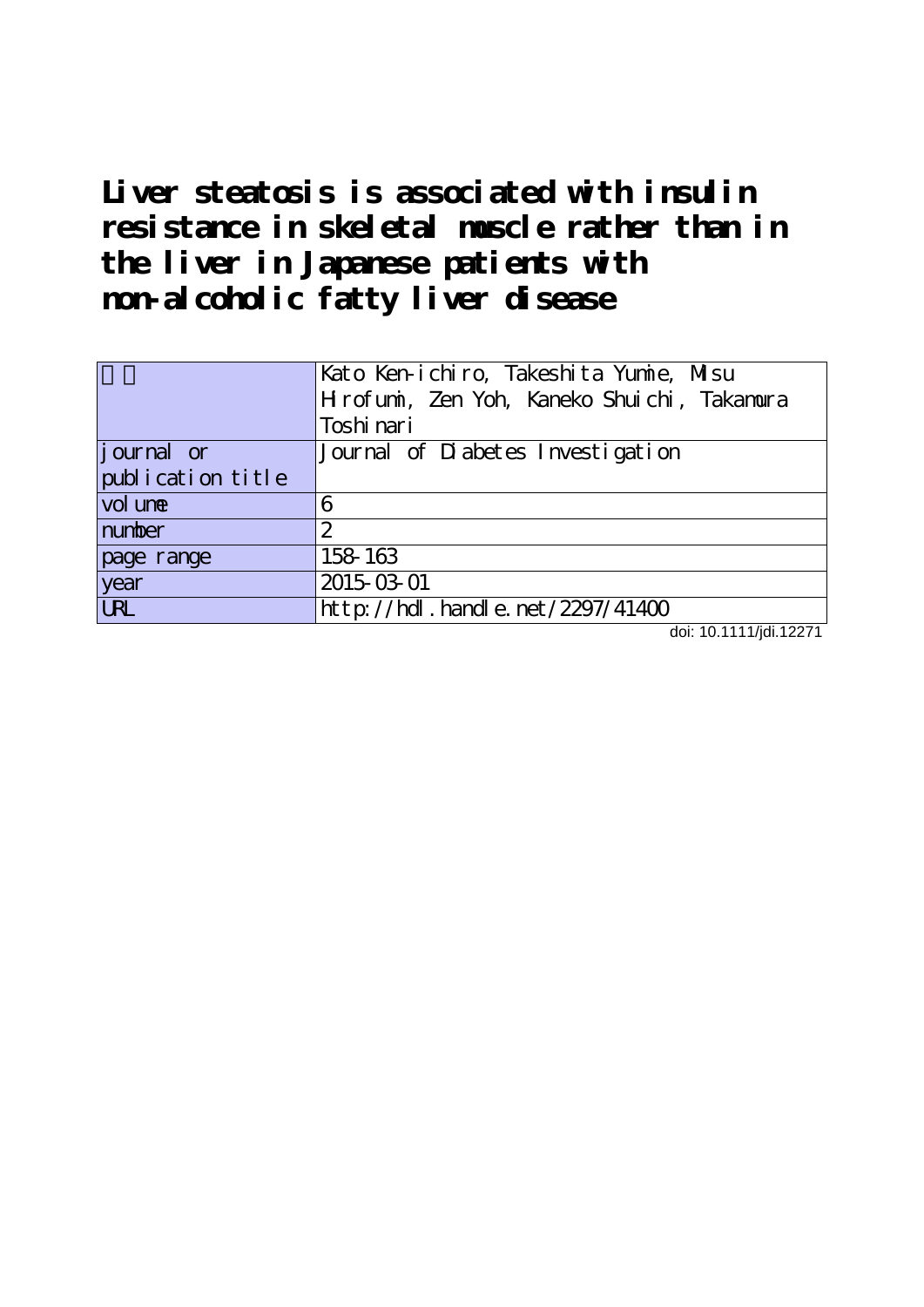# Liver steatosis is associated with insulin resistance in skeletal muscle rather than in the liver in Japanese patients with non-alcoholic fatty liver disease

Ken-ichiro Kato<sup>1</sup>, Yumie Takeshita<sup>1</sup>, Hirofumi Misu<sup>1,2</sup>, Yoh Zen<sup>3</sup>, Shuichi Kaneko<sup>1</sup>, Toshinari Takamura<sup>1,2</sup>\*

Departments of <sup>1</sup>Disease Control and Homeostasis, and <sup>2</sup>Comprehensive Metabology, Kanazawa University Graduate School of Medical Sciences, Kanazawa, Ishikawa, and<br><sup>3</sup>Department of Diagnostic Pathology, Kobe University Gr <sup>3</sup>Department of Diagnostic Pathology, Kobe University Graduate School of Medicine, Kobe, Japan

# Keywords

Hepatic and muscle insulin resistance, Liver steatosis, Non-alcoholic fatty liver disease

# \*Correspondence

Toshinari Takamura  $Tel: +81-76-265-2233$ Fax: +81-76-234-4250 E-mail address: ttakamura@ m-kanazawa.jp

J Diabetes Invest 2015; 6: 158–163

doi: 10.1111/jdi.12271

# **ABSTRACT**

Aims/Introduction: To examine the association between liver histological features and organ-specific insulin resistance indices calculated from 75-g oral glucose tolerance test data in patients with non-alcoholic fatty liver disease.

**Materials and Methods:** Liver biopsy specimens were obtained from 72 patients with non-alcoholic fatty liver disease, and were scored for steatosis, grade and stage. Hepatic and skeletal muscle insulin resistance indices (hepatic insulin resistance index and Matsuda index, respectively) were calculated from 75-g oral glucose tolerance test data, and metabolic clearance rate was measured using the euglycemic hyperinsulinemic clamp method. **Results:** The degree of hepatic steatosis, and grade and stage of non-alcoholic steatohepatitis were significantly correlated with Matsuda index (steatosis  $r = -0.45$ ,  $P < 0.001$ ; grade  $r = -0.54$ ,  $P < 0.001$ ; stage  $r = -0.37$ ,  $P < 0.01$ ), but not with hepatic insulin resistance index. Multiple regression analyses adjusted for age, sex, body mass index and each histological score showed that the degree of hepatic steatosis (coefficient  $= -0.22$ ,  $P < 0.05$ ) and grade (coefficient = -0.40,  $P < 0.01$ ) were associated with Matsuda index, whereas the association between stage and Matsuda index (coefficient  $= -0.07$ ,  $P = 0.593$ ) was no longer significant. A similar trend was observed for the association between steatosis and metabolic clearance rate (coefficient =  $-0.62$ ,  $P = 0.059$ ). **Conclusions:** Liver steatosis is associated with insulin resistance in skeletal muscle rather than in the liver in patients with non-alcoholic fatty liver disease, suggesting a central role of fatty liver in the development of peripheral insulin resistance and the existence of a network between the liver and skeletal muscle.

# INTRODUCTION

Insulin resistance is a central pathology, and is associated with various metabolic abnormalities, including obesity, type 2 diabetes, dyslipidemia and non-alcoholic fatty liver disease (NAFLD), all of which are important risk factors for cardiovascular diseases<sup>1,2</sup>. Whole-body insulin resistance is a composite of hepatic and peripheral insulin resistance, and is best measured by the euglycemic hyperinsulinemic clamp technique<sup>3</sup>. We previously

showed that liver steatosis, but not fibrosis, is associated with whole-body insulin resistance, independent of body mass index (BMI), in patients with NAFLD<sup>4</sup>. However, it remains unclear how liver histological features are associated with organ-specific insulin resistance. When combined with radiolabeled glucose, the euglycemic hyperinsulinemic clamp technique allows one to quantify the individual contribution of organ-specific (hepatic and skeletal muscle) insulin resistance to the defect in wholebody insulin-mediated glucose disposal<sup>5</sup>. However, because this technique is time-consuming and technically difficult to carry Received 5 April 2014; revised 3 July 2014; accepted 21 July 2014 **out, it cannot be applied in daily clinical practice or in**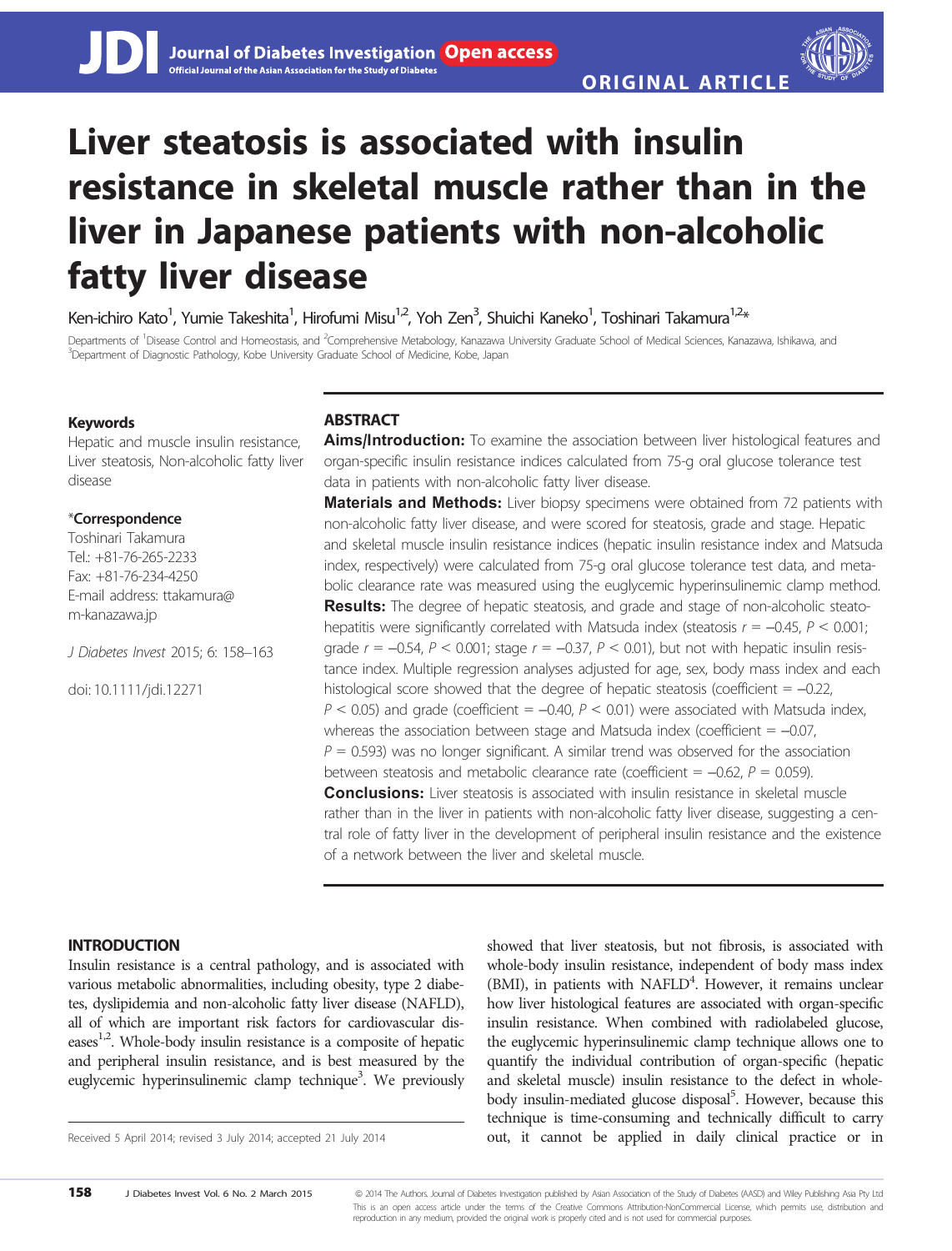large-scale epidemiological studies. In recent years, surrogate measures of insulin resistance from measurements of glucose and insulin concentrations during the 75-g oral glucose tolerance test (OGTT) have been developed $6-10$ . Furthermore, some of these indices can selectively quantify organ-specific (hepatic and muscle) insulin resistance<sup>7,10</sup>.

The aim of the present study was to examine the association between liver histological features (steatosis, inflammation, fibrosis) and organ-specific (hepatic and skeletal muscle) insulin resistance indices calculated from OGTT data in patients with NAFLD.

# MATERIALS AND METHODS

### Participants and Study Design

We studied 72 patients clinically diagnosed with NAFLD, who were recruited consecutively between 1999 and 2009 at Kanazawa University Hospital, Kanazawa, Japan. They were in good general health without evidence of any acute or chronic diseases (other than NAFLD, type 2 diabetes, hypertension or dyslipidemia) as determined by history, physical examination, routine blood chemistry, urinalysis and electrocardiography. In almost all patients, the liver injury was identified during the treatment of other metabolic disorders, such as diabetes mellitus and obesity. In each patient, all other liver diseases were excluded, including viral hepatitis B and C, primary biliary cirrhosis, autoimmune hepatitis, sclerosing cholangitis, hemochromatosis, Wilson's disease, drug-induced liver injury and biliary obstruction. All patients reported drinking <20 g/day of ethanol. Of the 72 patients, 48 (66%) had type 2 diabetes according to the American Diabetes Association criteria<sup>11</sup>. Among these patients, 25 were treated with diet alone; the remainder were treated with an  $\alpha$ -glucosidase inhibitor ( $n = 3$ ), a rapid-acting insulin secretion agent (nateglinide,  $n = 3$ ), or a pre-meal rapid-acting insulin analog ( $n = 17$ ). None of the patients were on medication (e.g. long-acting insulin, sulfonylureas, thiazolidinediones, metformin, vitamin E or ursodeoxycholic acid) that could influence fasting insulin/glucose levels or induce histological changes in the liver. The patients gave their written informed consent for this study, which was approved by the medical ethics committee of Kanazawa University.

#### Evaluation of Insulin Sensitivity

After an overnight fast (10–12 h), an OGTT was carried out at 08.30 hours. Blood samples were obtained 0, 30, 60, 90 and 120 min after the glucose load for the measurement of plasma glucose and insulin concentrations. The patients did not receive any medication on the morning of the examination. Insulin resistance indices were calculated from OGTT data as proposed by Matsuda and DeFronzo<sup>7,10</sup>. The Matsuda index, an index of whole-body (mainly skeletal muscle) insulin sensitivity, was calculated using the following formula: Matsuda index  $=$ 10,000 /  $\sqrt{}$  (fasting plasma glucose  $\times$  fasting insulin [FPI])  $\times$ (mean glucose  $\times$  mean insulin during OGTT)]. The hepatic insulin resistance index was defined as the product of the total

areas under the curve (AUC) for glucose and insulin during the first 30 min of the OGTT, and was calculated using the following formula: hepatic insulin resistance = (AUC[glucose]0– 30)  $\times$  (AUC[insulin]0–30).

Insulin sensitivity was also evaluated using the euglycemic hyperinsulinemic clamp method in 16 patients (seven with diabetes and nine without diabetes). The patients did not receive any medication on the morning of the examination. At approximately 09.00 hours, after an overnight fast of at least 10 h, an intravenous catheter was placed in an antecubital vein of each patient for infusion, and a second catheter was placed in the contralateral hand for blood sampling. The euglycemic hyperinsulinemic clamp technique was carried out using an artificial pancreas (model STG-22; Nikkiso, Tokyo, Japan), as described previously. A solution of 0.8 U/mL insulin (Humulin R; Eli Lilly, Indianapolis, IN, USA) in normal saline was allowed to remain in the intravenous lines for at least 15 min, and the lines were then flushed before starting the insulin infusion. Insulin was infused at a rate of 3.0 mU/kg/min, resulting in a steady-state insulin concentration of 317.7  $\pm$  13.3 µU/mL (mean  $\pm$  standard error of the mean), a level that might be sufficient to suppress hepatic glucose production (HGP). Blood glucose levels were continuously determined during the clamp study, and maintained with variable-rate infusion of 20% glucose at a concentration of 100 mg/dL (or 90 mg/dL for baseline values under 90 mg/dL). The steady-state period was maintained for 30 min or longer, during which the coefficients of variation for blood glucose and the glucose infusion rate were both <5%. The glucose level reached during the clamp study was  $95 \pm 4$  mg/dL. Because steady-state plasma glucose level affects the glucose infusion rate (GIR) level, insulin sensitivity was expressed as the glucose metabolic clearance rate (MCR), which was calculated by adjusting GIR by steady-state plasma glucose. The mean MCR in healthy subjects ( $n = 9$ ; age 26.6  $\pm$  2.9 years; BMI  $22.3 \pm 2.1$  kg/m<sup>2</sup>) was  $13.5 \pm 3.4$  mg/kg/min.

#### Pathology

Ultrasound-guided liver biopsy specimens were obtained from all 72 patients. Each specimen was stained with hematoxylin– eosin and silver reticulin stains, and was examined histologically by a pathologist who was blinded to the patient's clinical condition and biochemical data. The biopsied tissues were scored for steatosis (0, none; 1, <33%; 2, 33–66%; 3, >66%), grade and stage, according to the standard criteria for grading and staging of non-alcoholic steatohepatitis (NASH) proposed by Brunt et  $al$ .<sup>12,13</sup> in their studies.

#### Statistical Analyses

All analyses were carried out using the spss software version 11.0 (SPSS Inc., Chicago, IL, USA). All values are expressed as the means  $\pm$  standard error of the mean, unless stated otherwise. The relationship between individual variables was assessed by Pearson's correlation for parametric variables and by Spearman's correlation for non- parametric variables. Multiple linear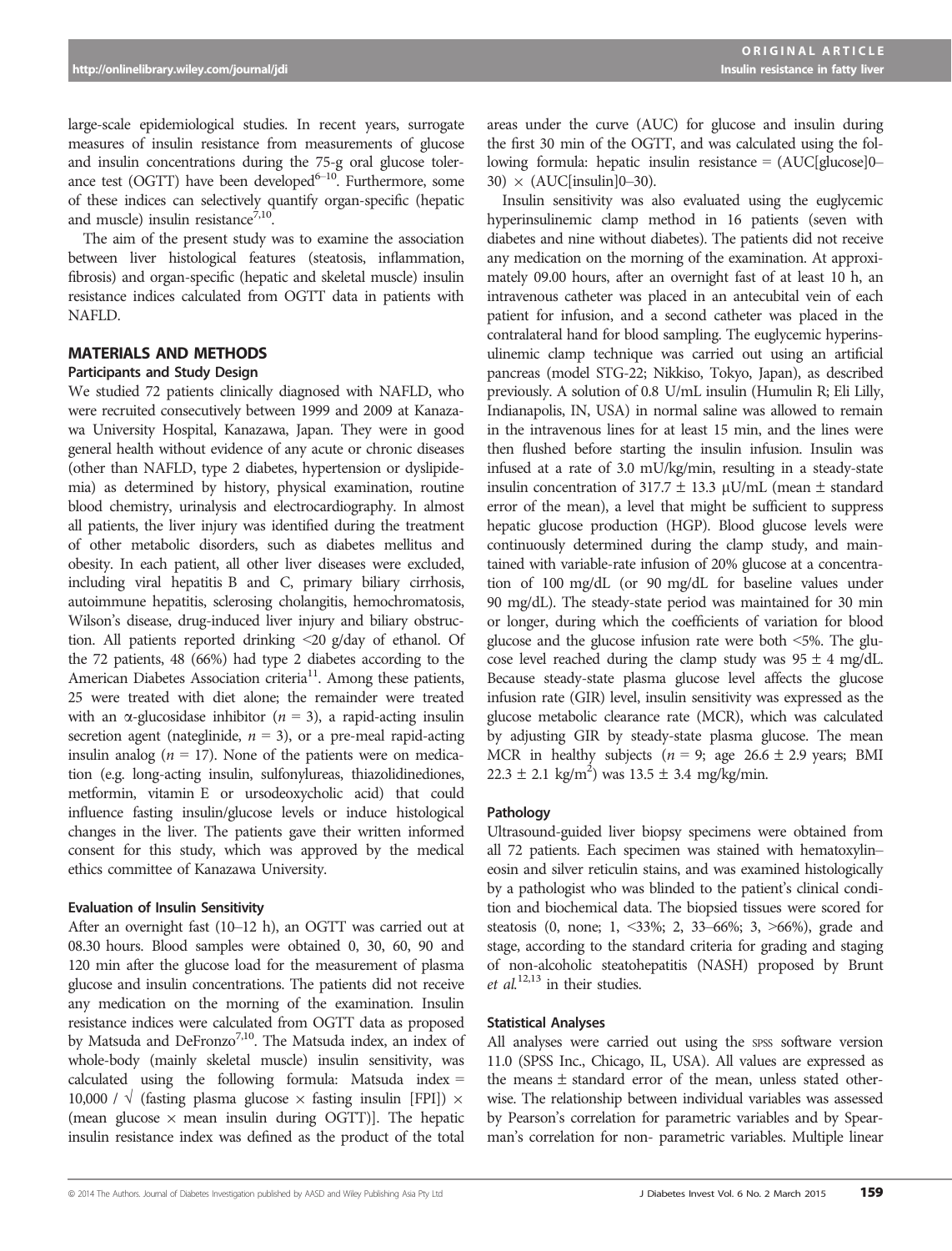regression analysis was used to calculate age-, sex-, and BMIadjusted coefficients for histological score and insulin resistance. The t-statistic was used to compare the strength of the relationship. Statistical significance was defined as  $P < 0.05$ .

#### RESULTS

#### Liver Histological Features and Clinical Characteristics in Patients with NAFLD

The characteristics of the study participants and the number of patients with each histological score are shown in Table 1. Hepatic steatosis score was correlated with grade score  $(r = 0.372, P = 0.001)$ , but not with stage score  $(r = 0.224, P = 0.001)$  $P = 0.059$ ). Grade score and stage score were strongly correlated with each other ( $r = 0.607$ ,  $P < 0.001$ ), suggesting that inflammation causes fibrosis in NAFLD.

# Liver Histological Features and Organ-Specific (Hepatic and Muscle) Insulin Resistance

We evaluated the associations between indices of insulin resistance and histological scores of the liver. In a univariate analysis, the degree of hepatic steatosis, and grade and stage of NASH were significantly correlated with Matsuda index (mainly skeletal muscle insulin resistance; steatosis  $r = -0.45$ ,  $P < 0.001$ ; grade  $r = -0.54$ ,  $P < 0.001$ ; stage  $r = -0.37$ ,

| n                                                         | 72             |
|-----------------------------------------------------------|----------------|
| Age (years)                                               | $46.2 \pm 1.8$ |
| Sex (male/female)                                         | 39/33          |
| BMI ( $kg/m2$ )                                           | $79.9 \pm 1.2$ |
| Fasting plasma glucose (mg/dL)                            | $111 + 2$      |
| 2 h glucose (mg/dL)                                       | $208 \pm 9$    |
| Basal insulin $(\mu U/mL)$                                | $14.0 \pm 1.2$ |
| Insulinogenic index [(µU/mL)/(mg/dL)]                     | $077 + 010$    |
| <b>HOMA-IR</b>                                            | $3.8 \pm 0.3$  |
| Matsuda index                                             | $2.8 \pm 0.2$  |
| Hepatic insulin resistance index $\times$ 10 <sup>6</sup> | $5.9 \pm 0.5$  |
| HbA1c (%)                                                 | $6.8 \pm 0.2$  |
| Total cholesterol (mg/dL)                                 | $200 \pm 4$    |
| Triglycerides (mg/mL)                                     | $140 \pm 9$    |
| HDL cholesterol (mg/mL)                                   | $46 \pm 1$     |
| Aspartate aminotransferase (IU/L)                         | $44 + 3$       |
| Alanine aminotransferase (IU/L)                           | $72 + 7$       |
| Historogical scores                                       |                |
| Stage (0/1/2/3/4)                                         | 2/17/20/7/6    |
| Grade (0/1/2/3)                                           | 37/16/14/5     |
| Steatosis (0/1/2/3)                                       | 0/31/23/18     |
| Statin $(+/-)$                                            | 17/55          |
| Angiotensin receptor blocker $(+/-)$                      | 13/59          |
| Insulin $(+/-)$                                           | 17/55          |

BMI, body mass index; HbA1c, hemoglobin A1c; HDL cholesterol, highdensity lipoprotein cholesterol; HOMA-IR, homeostasis model assessment of insulin resistance. Data are presented as mean  $\pm$  standard error of the mean or absolute numbers.

 $P < 0.01$ ), but were not correlated with hepatic insulin resistance index (Table 2). The degree of hepatic steatosis was significantly correlated with MCR ( $r = -0.728$ ,  $P = 0.001$ ).

Multiple linear regression models were computed to assess the relative age-, sex- and BMI-adjusted influence of each histological score on insulin resistance (Table 3). Steatosis (coefficient =  $-0.36$ ,  $P < 0.01$ ), grade (coefficient =  $-0.51$ ,  $P < 0.001$ ) and stage of NASH (coefficient  $= -0.37$ ,  $P \le 0.01$ ) were associated with Matsuda index, but not with hepatic insulin resistance index. When these three histological scores were adjusted for each other in a model that included all three simultaneously, the degree of hepatic steatosis (coefficient  $= -0.22$ ,  $P < 0.05$ ) and grade of NASH (coefficient = -0.40,  $P < 0.01$ ) were associated with the Matsuda index. A similar independent trend was observed between steatosis of the liver and MCR (coefficient =  $-0.62$ ,  $P = 0.059$ ).

# **DISCUSSION**

In the present study, we investigated the associations between liver histological features and indices of hepatic and skeletal muscle insulin resistance in patients with NAFLD. We found that liver steatosis was more strongly associated with skeletal muscle insulin resistance than with hepatic insulin resistance. The present results are consistent with a previous report in which organ-specific (hepatic and skeletal muscle) insulin resistance was assessed using the glucose clamp technique<sup>14</sup>. A novel aspect of the present study was our evaluation of insulin resistance using 75-g OGTT-derived indices, which are more simple and practical in daily clinical practice than the glucose clamp. Our findings suggest that hepatic steatosis per se is a central surrogate pathology indicative of skeletal muscle insulin resistance in patients with NAFLD. In addition, there could be a network between the liver and skeletal muscle to maintain whole-body energy homeostasis.

We evaluated insulin sensitivity using three indices: Matsuda index, hepatic insulin resistance index and MCR. Various indices derived from 75-g OGTT data have been proposed as indices of skeletal muscle insulin sensitivity and hepatic insulin  $resistance^{6-10}$ . Above all, Matsuda index is strongly correlated

Table 2 | Univariate correlation between histological scores and insulin resistance

|                                    | Matsuda index                    |                                      | resistance<br>index     | Hepatic insulin        | MCR <sup>+</sup>              |                            |  |
|------------------------------------|----------------------------------|--------------------------------------|-------------------------|------------------------|-------------------------------|----------------------------|--|
|                                    |                                  |                                      |                         |                        |                               |                            |  |
| <b>Steatosis</b><br>Grade<br>Stage | $-0.452$<br>$-0.544$<br>$-0.369$ | $< 0.001*$<br>$< 0.001*$<br>$0.001*$ | 0.195<br>0.215<br>0.078 | 0.101<br>0.069<br>0515 | $-0.728$<br>$-0.149$<br>0.017 | $0.001*$<br>0.581<br>0.949 |  |

MCR, metabolic clearance rate. \*A P-value <0.05 is considered statistically significant. †A euglycemic hyperinsulinemic clamp was carried out in 16 patients.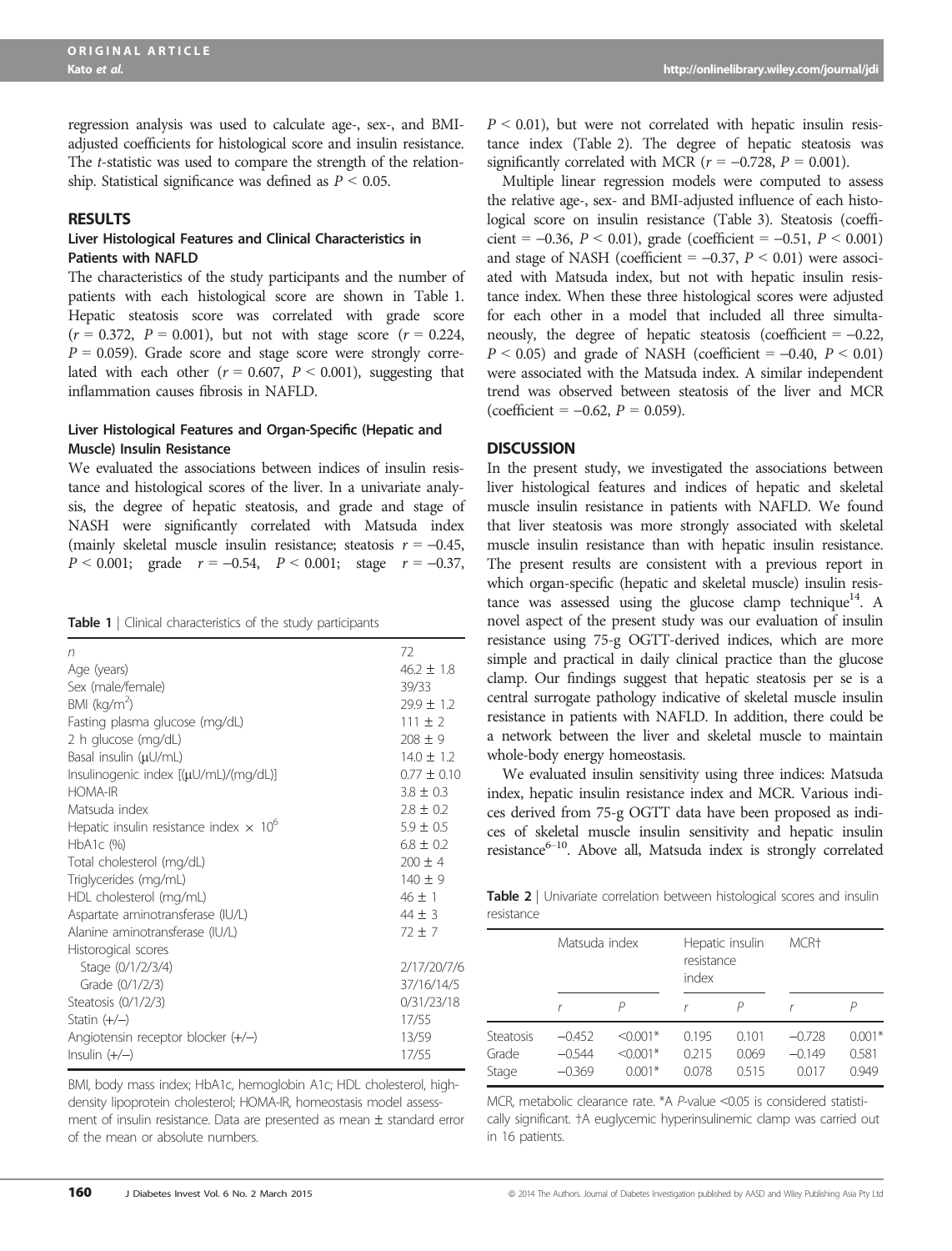|  |  |  |  |  | Table 3   Age-, sex- and body mass index-adjusted association between insulin resistance and histological scores of the liver |  |  |  |  |  |  |  |  |  |
|--|--|--|--|--|-------------------------------------------------------------------------------------------------------------------------------|--|--|--|--|--|--|--|--|--|
|--|--|--|--|--|-------------------------------------------------------------------------------------------------------------------------------|--|--|--|--|--|--|--|--|--|

|                    | Matsuda index |             |            |             | Hepatic insulin resistance index |          | MCR <sup>+</sup> |             |          |  |
|--------------------|---------------|-------------|------------|-------------|----------------------------------|----------|------------------|-------------|----------|--|
|                    | Coefficient   | t-statistic | D          | Coefficient | t-statistic                      | D        | Coefficient      | t-statistic | P        |  |
| Steatosis          | $-0.36$       | $-3.08$     | $0.003*$   | $-0.60$     | $-0.50$                          | 0.617    | $-0.62$          | $-2.39$     | $0.036*$ |  |
| Grade              | $-0.51$       | $-5.18$     | $< 0.001*$ | 0.20        | 1.91                             | 0.061    | $-0.08$          | $-0.31$     | 0.761    |  |
| Stage              | $-0.37$       | $-3.47$     | $0.001*$   | 0.45        | 0.41                             | 0.685    | $-0.08$          | $-0.27$     | 0.790    |  |
| Steatosis‡         | $-0.22$       | $-2.02$     | $0.047*$   | $-1.44$     | $-1.19$                          | 0.237    | $-0.62$          | $-2.16$     | 0.059    |  |
| Grade <sup>+</sup> | $-0.40$       | $-3.00$     | $0.004*$   | 0.36        | 2.43                             | $0.018*$ | $-0.02$          | $-0.04$     | 0.969    |  |
| Stage <sup>‡</sup> | $-0.07$       | $-0.54$     | 0.593      | $-0.17$     | $-1.21$                          | 0.229    | $-0.05$          | $-0.12$     | 0.909    |  |

MCR, metabolic clearance rate. All models were adjusted for age, sex and body mass index (BMI) by multiple linear regression. \*A P-value <0.05 is considered statistically significant. †A euglycemic hyperinsulinemic clamp was carried out in 16 patients. ‡Three histological scores are included in the model.

with insulin-stimulated total glucose disposal during the euglycemic clamp, the gold standard of skeletal muscle insulin sensitivity, and the correlation coefficient is greater than for other OGTT-derived indices of insulin sensitivity<sup>7,10</sup>. In contrast, there has been no established gold standard marker of hepatic insulin sensitivity. Considering evaluation of skeletal muscle and hepatic insulin sensitivity in equal condition, the OGTTderived hepatic insulin sensitivity index should be based on HGP suppression in hyperinsulinemic state. However, the Defronzo group defines the product of fasting plasma insulin  $\times$  basal endogenous glucose production as a hepatic insulin resistance index, and also observed that the hepatic insulin resistance index (glucose0–30[AUC] insulin0–30[AUC]) strongly correlated with  $it^{10}$ . Unfortunately, the conventional index that correlates with HGP suppression under hyperinsulinemic state still remains to be defined. Therefore, we used the Matsuda index and the hepatic insulin resistance index as indices of skeletal muscle insulin sensitivity and hepatic insulin resistance, respectively. MCR represents the difference between insulin-stimulated glucose disposal and HGP, and therefore reflects insulin resistance in both skeletal muscle and the liver to varying degrees depending on the insulin infusion rate in the clamp study<sup>15</sup>. In the present clamp study, insulin was infused at a rate of 3.0 mU/kg/min, resulting in a steady-state insulin concentration of 317.7  $\pm$  13.3  $\mu$ U/mL. Such supraphysiological hyperinsulinemic condition might occupy the insulin receptors and therefore could reflect postreceptor defects in insulin signaling. In addition, that level might be sufficient to suppress HGP, and MCR mainly reflects skeletal muscle insulin resistance under this condition (insulin infusion at rate: 3.0 mU/kg/min). However, because suppression of HGP is impaired in type 2 diabetes, we cannot rule out the possibility that MCR might reflect insulin resistance not only in skeletal muscle, but also to some extent in the liver<sup>15</sup>. This might explain the relatively weak association between steatosis score and MCR in the present study.

We recently reported the similar association between liver fat and organ-specific insulin resistance assessed by a euglycemic hyperinsulinemic clamp with tracer infusion  $([6,6^{-2}H_2]$ glucose)<sup>16</sup>.

Unlike the present study, we observed the significant correlation between hepatic steatosis and HGP  $\times$  FPI<sup>16</sup>. However, also in that study, hepatic steatosis was more strongly correlated with the skeletal muscle insulin resistance. These accumulating data, together with the present findings, will clarify the significance of hepatic steatosis in energy homeostasis. Also, it should be determined in future which index reflects best for authentic hepatic insulin resistance among the proposed indices for hepatic insulin resistance (the OGTT-derived hepatic insulin resistance index, HGP  $\times$  FPI, and %HGP).

In the present study, we were unable to find any association between liver histological score and insulin resistance in the liver, although that score was associated with insulin resistance in the distant skeletal muscle. Although the detailed mechanisms still remain unclear, possible interorgan network, as described later, might regulate the change in insulin resistance resulting from pathogenesis of NAFLD greater in skeletal muscle than in the liver. Whether hepatic steatosis is a consequence or cause of skeletal muscle insulin resistance remains unclear. One hypothesis is that skeletal muscle insulin resistance causes obesity and subsequent hepatic steatosis, as shown experimentally in mice with muscle-selective insulin resistance<sup>17</sup>. Indeed, Flannery et  $al$ .<sup>18</sup> reported that skeletal muscle insulin resistance promotes increased hepatic de novo lipogenesis and hepatic steatosis in the elderly. The second hypothesis is that a skeletal muscle-derived hormone (myokine) could be overproduced in patients with skeletal muscle insulin resistance, and might induce liver steatosis<sup>19</sup>. Conversely, the third hypothesis is that a liver-derived hormone (hepatokine) $^{20}$  is overproduced in patients with NAFLD, and mgiht affect the insulin sensitivity of distant organs. We previously isolated the hepatokine, selenoprotein P, which is overproduced in overnutrition, and causes insulin resistance in both the liver and skeletal muscle<sup>21</sup>. Assaying the levels of myokines and hepatokines will help us to understand their contribution to the pathology of NAFLD. In addition, complex mechanisms might underlie the causal role of hepatic steatosis in the development of hepatic insulin resistance. Recent studies suggest that triglyceride itself is not a toxic lipid $^{22}$ . Rather, the accumulation of triglycerides might be a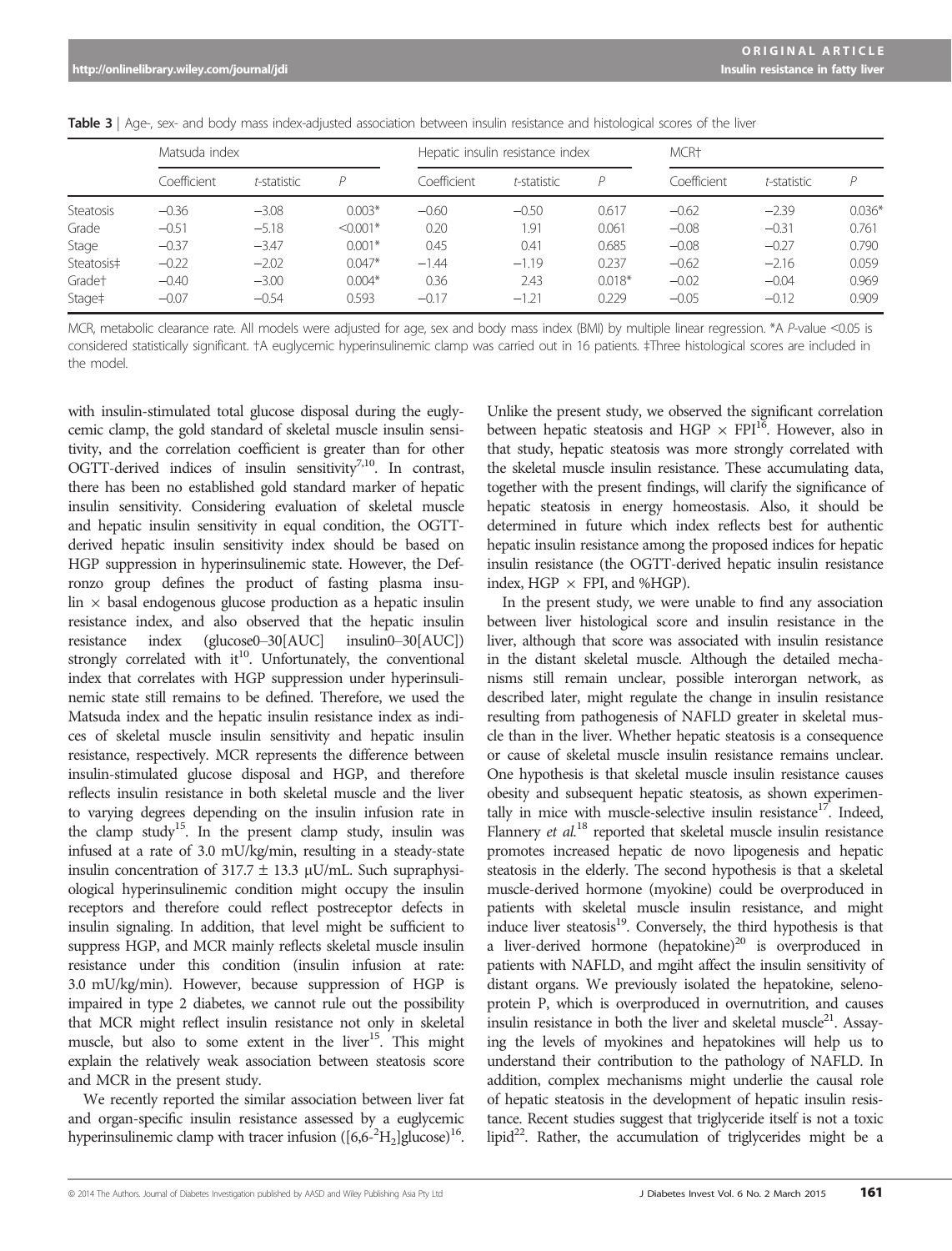protective mechanism to prevent toxic effects of free fatty acids. Hepatic steatosis can occur independently of insulin resis $tance<sup>20</sup>$ . In this regard, the quality of, rather than quantity of, the accumulating lipid could determine hepatic insulin signaling, and searching for toxic lipids that cause hepatic insulin resistance should be required for understanding the pathophysiology of fat-induced insulin resistance. We previously identified cholesterol<sup>23</sup> and palmitate<sup>24</sup> as toxic lipids that cause mitochondria-derived oxidative stress and hepatic insulin resistance. These might be the reasons why hepatic steatosis correlates with insulin resistance in the skeletal muscle rather than in the liver in the present study.

The present study had several limitations. First, most of the participants were diabetes patients. Therefore, insulin resistance might be greater in these study subjects than in the general population, which could have influenced the results. In future studies, direct evaluation of organ-specific insulin resistance by using the euglycemic hyperinsulinemic clamp with tracer will better validate the present conclusion in NAFLD patients with and without diabetes. Second, the number of study participants with severe fibrosis (stage 3 or 4) was relatively small, and the study participants might therefore not have fully shown pathophysiological conditions of fibrosis. Third, we could not evaluate insulin sensitivity in equal condition (hepatic insulin resistance index and Matsuda index are based on index in a fasting and hyperinsulinemic state, respectively). Fourth, the present study was an observational design, and so we could not evaluate causal associations. A large-scale longitudinal study is required to clarify whether hepatic steatosis is a consequence or cause of skeletal muscle insulin resistance.

In summary, the present study showed that liver steatosis is associated with insulin resistance in skeletal muscle rather than in the liver, suggesting a central role of fatty liver in the development of insulin resistance, and that a network between the liver and skeletal muscle maintains whole-body energy homeostasis.

# ACKNOWLEDGMENTS

This study was supported in part by a grant-in-aid to TT from the Ministry of Education, Culture, Sports, Science and Technology, Japan. We thank Dr Tatsuya Yamashita and Dr Kuniaki Arai for carrying out the liver biopsies. The authors declare no conflict of interest.

# **REFERENCES**

- 1. Marchesini G, Brizi M, Melchionda N, et al. Nonalcoholic fatty liver disease: a feature of the metabolic syndrome. Diabetes 2001; 50: 1844–1850.
- 2. Chalasani N, Younossi Z, Sanyal AJ, et al. The diagnosis and management of non-alcoholic fatty liver disease: Practice Guideline by the American Association for the Study of Liver Diseases, American College of Gastroenterology, and the American Gastroenterological Association. Hepatology 2012; 55: 2005–2023.
- 3. DeFronzo RA, Tobin JD, Andres R. Glucose clamp technique: a method for quantifying insulin secretion and resistance. Am J Physiol 1979; 237: E214–E223.
- 4. Sakurai M, Takamura T, Ota T, et al. Liver steatosis, but not fibrosis, is associated with insulin resistance in nonalcoholic fatty liver disease. J Gastroenterol 2007; 42: 312–317.
- 5. DeFronzo RA, Simonson D, Ferrannini E. Hepatic and peripheral insulin resistance: a common feature of type 2 (non-insulin dependent) and type 1 (insulin-dependent) diabetes mellitus. Diabetologia 1982; 23: 313–319.
- 6. Matthews D, Hosker J, Rudenski A, et al. Homeostasis model assessment: insulin resistance and beta cell function from fasting plasma glucose and insulin concentrations in man. Diabetologia 1985; 28: 412–419.
- 7. Matsuda M, DeFronzo RA. Insulin sensitivity indices obtained from oral glucose tolerance testing: comparison with the euglycemic glucose clamp. Diabetes Care 1999; 22: 1462–1470.
- 8. Stumvoll M, Mitrakou A, Pimenta W, et al. Use of the oral glucose tolerance test to assess insulin release and insulin sensitivity. Diabetes Care 2000; 23: 295–301.
- 9. Katz A, Nambi SS, Mather K, et al. Quantitative insulin sensitivity check index: a simple, accurate method for assessing insulin sensitivity in humans. J Clin Endocrinol Metab 2000; 85: 2402–2410.
- 10. Abdul-Ghani M, Balas B, Matsuda M, et al. Muscle and liver insulin resistance indexes derived from the oral glucose tolerance test. Diabetes Care 2007; 30: 89–94.
- 11. American Diabetes Association. Standards of medical care in diabetes-2010. Diabetes Care 2010; 33: S11–S61.
- 12. Kleiner DE, Brunt EM, Natta MV, et al. Design and validation of a histological scoring system for nonalcoholic fatty liver disease. Hepatology 2005; 41: 1313–1321.
- 13. Brunt EM, Janny CG, Di Bisceglie AM, et al. Nonalcoholic steatohepatitis: a proposal for grading and staging the histological lesions. Am J Gastroenterol 1999; 9: 2467– 2474.
- 14. D'Adamo E, Cali AM, Weiss R, et al. Central role of fatty liver in the pathogenesis of insulin resistance in obese adolescents. Diabetes Care 2010; 33: 1817–1822.
- 15. Groop LC, Bonadonna RC, DelPrato S, et al. Glucose and free fatty acid metabolism in non-insulin-dependent diabetes mellitus. Evidence for multiple sites of insulin resistance. J Clin Invest 1989; 84: 205–213.
- 16. Kato K, Takamura T, Takeshita Y, et al. Ectopic fat accumulation and distant organ-specific insulin resistance in Japanese people with nonalcoholic fatty liver disease. PLoS ONE 2014; 9: e92170.
- 17. Kim JK, Michael MD, Previs SF, et al. Redistribution of substrates to adipose tissue promotes obesity in mice with selective insulin resistance in muscle. J Clin Invest 2000; 105: 1791–1797.
- 18. Flannery C, Dufour S, Rabøl R, et al. Skeletal muscle insulin resistance promotes increased hepatic de novo lipogenesis,